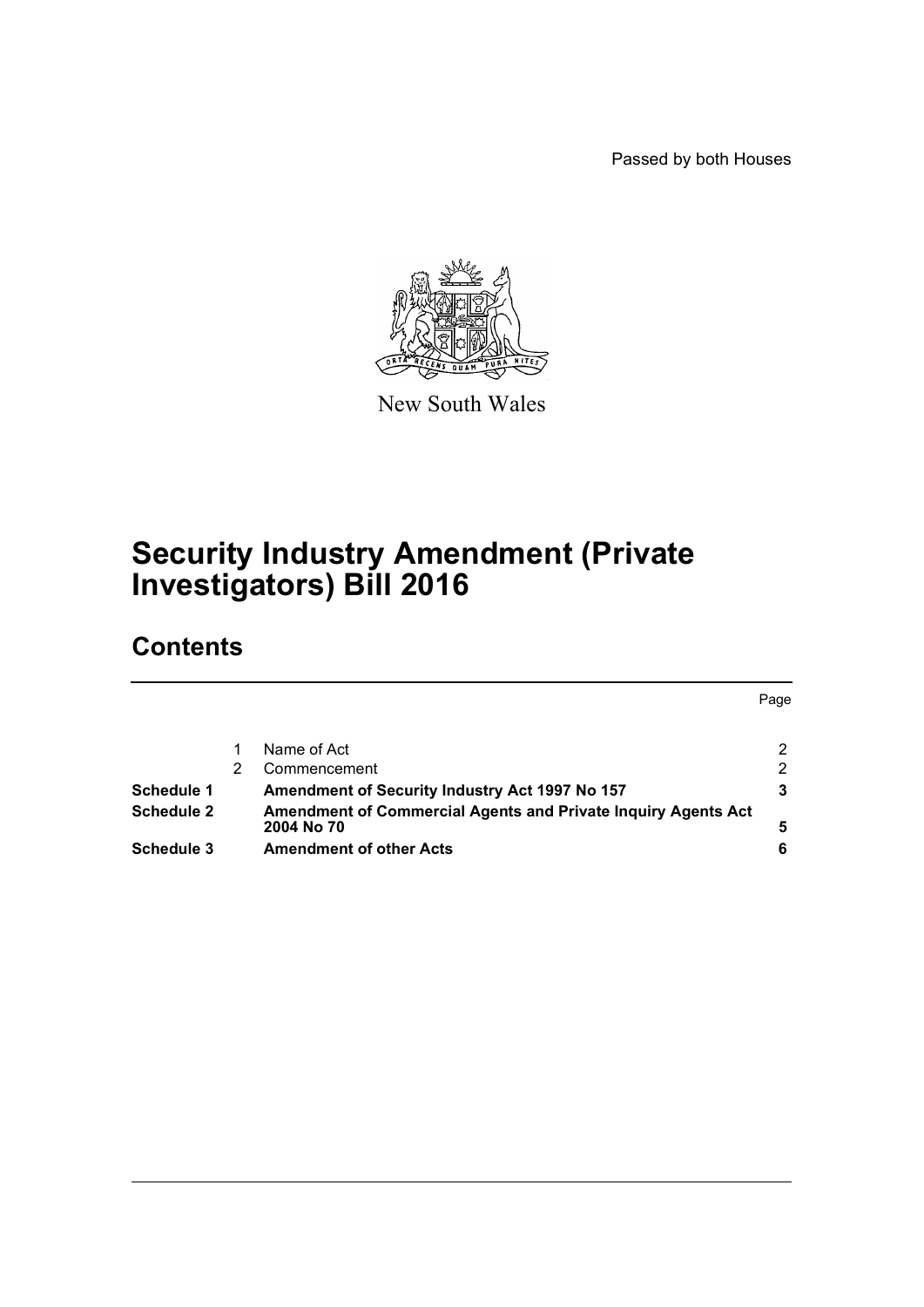*I certify that this public bill, which originated in the Legislative Assembly, has finally passed the Legislative Council and the Legislative Assembly of New South Wales.*

> *Clerk of the Legislative Assembly. Legislative Assembly, Sydney,* , 2016



New South Wales

# **Security Industry Amendment (Private Investigators) Bill 2016**

Act No , 2016

An Act to amend the *Security Industry Act 1997* to provide for private investigators to be licensed under that Act and to make consequential amendments to the *Commercial Agents and Private Inquiry Agents Act 2004* and other Acts.

*I have examined this bill and find it to correspond in all respects with the bill as finally passed by both Houses.*

*Assistant Speaker of the Legislative Assembly.*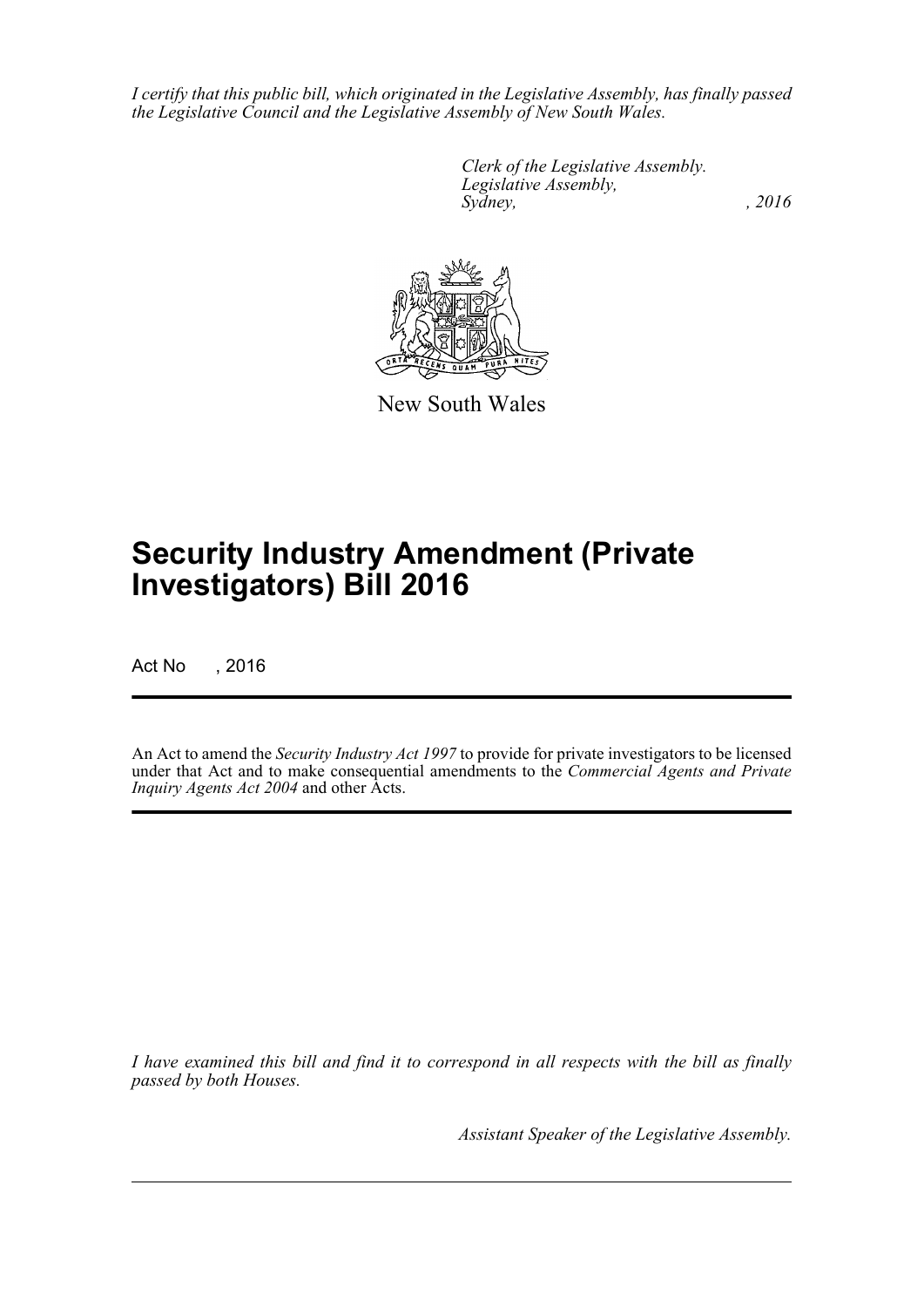#### <span id="page-2-0"></span>**The Legislature of New South Wales enacts:**

#### **1 Name of Act**

This Act is the *Security Industry Amendment (Private Investigators) Act 2016*.

#### <span id="page-2-1"></span>**2 Commencement**

This Act commences on a day or days to be appointed by proclamation.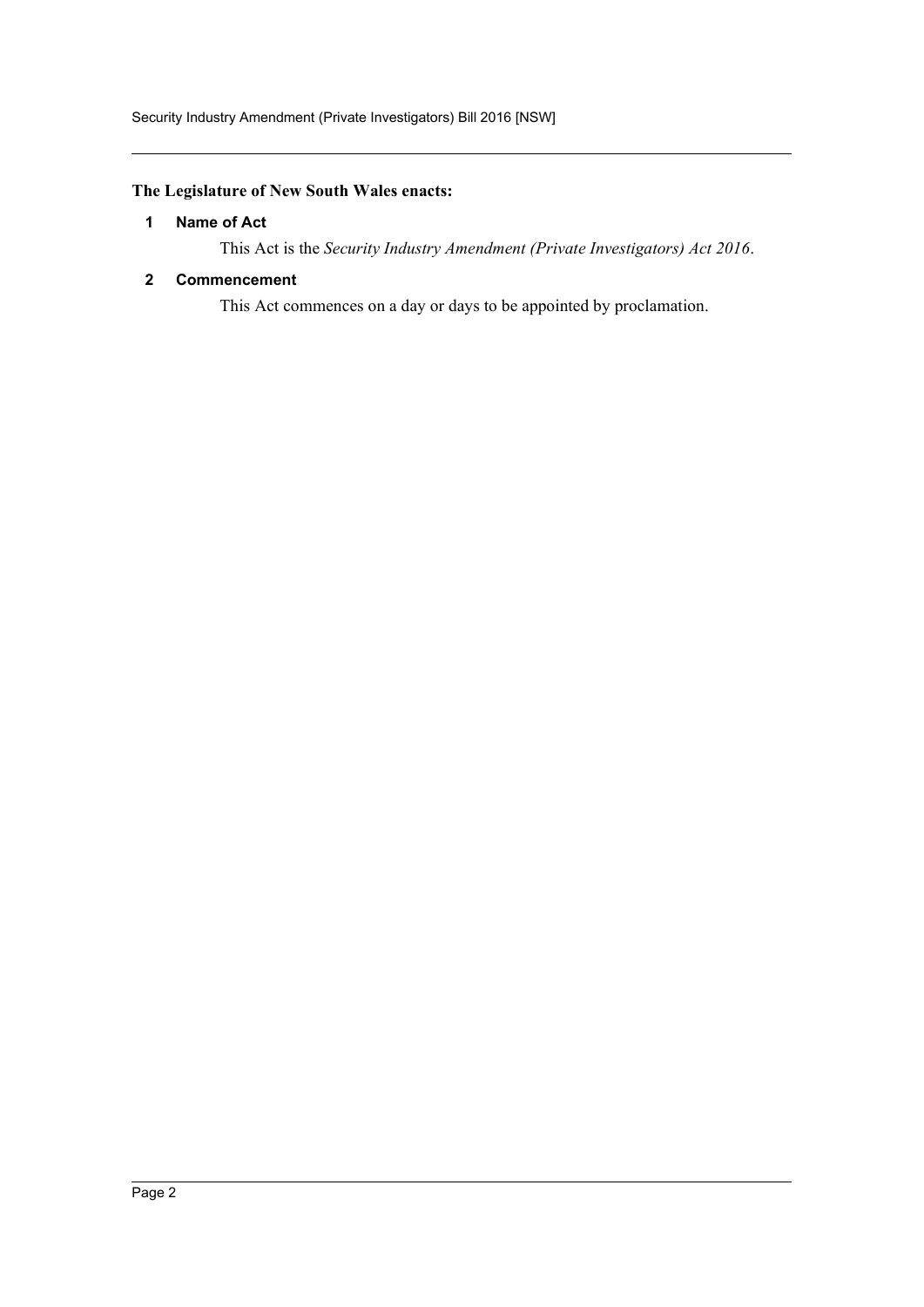# <span id="page-3-0"></span>**Schedule 1 Amendment of Security Industry Act 1997 No 157**

#### **[1] Section 3 Definitions**

Insert in alphabetical order in section 3 (1):

*private investigator* is defined in section 4.

#### **[2] Section 4 Carrying on a "security activity"**

Insert after section 4 (1) (c):

(c1) acting as a private investigator or acting in a similar capacity,

#### **[3] Section 4 (2)**

Insert in alphabetical order:

*private investigator* means a person who is employed or engaged for the purposes of either or both of the following:

- (a) the *investigation of persons*, being any activity carried out by a person on behalf of a second person (not being his or her employer) that involves finding a third person or investigating a third person's business or personal affairs,
- (b) the *surveillance of persons*, being any activity carried out by a person on behalf of a second person (not being his or her employer) that involves the surveillance of a third person.

#### **[4] Section 12 Class 2 licences**

Insert after section 12 (1) (d):

(d1) class 2E—authorises the licensee to act as a private investigator or act in a similar capacity,

#### **[5] Schedule 2 Savings and transitional provisions**

Insert after clause 35:

## **Part 9 Provisions consequent on enactment of Security Industry Amendment (Private Investigators) Act 2016**

#### **36 Definitions**

In this Part:

*commencement day* means the day on which this clause commences. *existing licence* means the following licences under the *Commercial Agents and Private Inquiry Agents Act 2004*:

- (a) master licence for surveillance of persons,
- (b) master licence for investigation of persons,
- (c) operator licence for surveillance of persons,
- (d) operator licence for investigation of persons.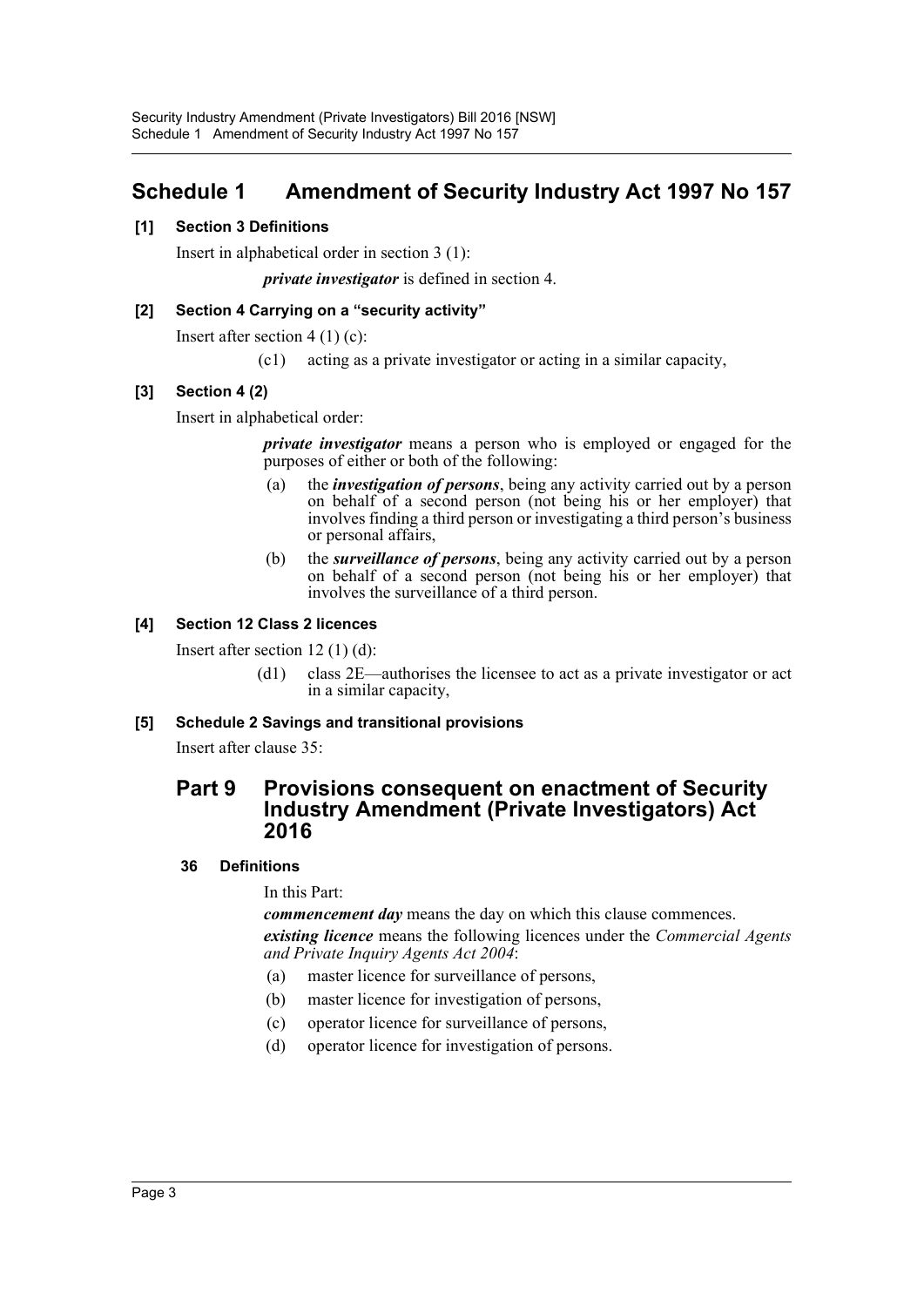#### **37 Saving of existing licences**

- (1) Subject to the regulations, an existing licence that is in force immediately before the commencement day:
	- (a) is taken to be a licence of the corresponding kind (as prescribed by the regulations) granted under this Act, and
	- (b) continues, unless it is sooner surrendered by the holder or suspended or revoked under this Act, in force for the unexpired portion of its term, and
	- (c) cannot be renewed.
- (2) The conditions to which an existing licence is subject are, subject to the regulations, taken to be conditions imposed by the Commissioner under this Act and any such condition may be varied or revoked in accordance with this Act.

#### **38 Pending applications**

- (1) An application for an existing licence that was made under the *Commercial Agents and Private Inquiry Agents Act 2004* and that was not determined before the commencement day is taken to be an application for a licence of the corresponding kind (as determined under clause  $3\overline{7}$ ) under this Act and is to be dealt with accordingly subject to the other provisions of this clause.
- (2) The Commissioner may, in determining an application under this clause, treat the application as an application under section 27 of this Act for a variation to a licence if the Commissioner considers it appropriate to do so.
- (3) An application for an existing licence that would, because of this clause, become an application for a licence under this Act that is already held by the applicant is taken to be withdrawn by the applicant and any application fee paid is to be refunded.
- (4) Any fee paid under the *Commercial Agents and Private Inquiry Agents Act 2004* in relation to the application for the existing licence is taken to have been paid towards the application that is taken to have been made under this Act and any difference between the fee paid and the appropriate fee required to be paid under this Act is to be addressed by requiring the applicant to pay the balance of any underpayment or refunding to the applicant the balance of any overpayment.

#### **39 Appeals and reviews**

Any appeal made, or review commenced, in relation to an existing licence (or an application for an existing licence) that has not been determined before the commencement day is to be determined as if the amendments made to the *Commercial Agents and Private Inquiry Agents Act 2004* by Schedule 2 to the *Security Industry Amendment (Private Investigators) Act 2016* had not been made.

#### **40 Records including fingerprints and photographs**

Any records (including photographs and fingerprints) taken or kept by the Commissioner under, or for the purposes of, the *Commercial Agents and Private Inquiry Agents Act 2004* may be kept and used by the Commissioner for the purposes of this Act or for any other purpose as the Commissioner sees fit.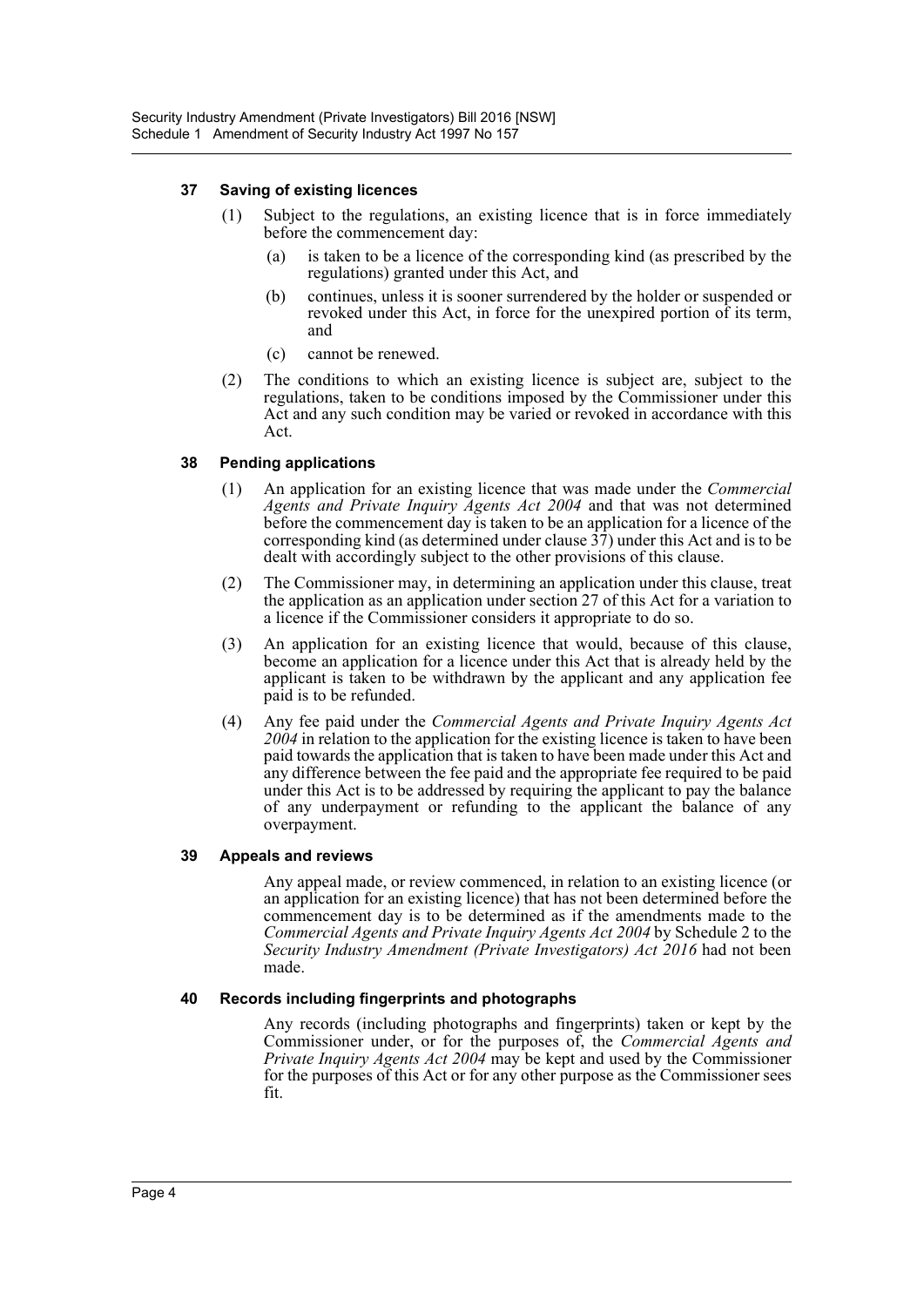# <span id="page-5-0"></span>**Schedule 2 Amendment of Commercial Agents and Private Inquiry Agents Act 2004 No 70**

## **[1] Long title**

Omit "and private inquiry agents".

#### **[2] Section 1 Name of Act**

Omit "*and Private Inquiry Agents*".

#### **[3] Section 3 Objects**

Omit "and private inquiry agent" wherever occurring.

#### **[4] Section 3 (a)**

Omit ", repossession of goods, surveillance of persons and investigation of persons". Insert instead "and repossession of goods".

#### **[5] Section 4 Definitions**

Omit "or private inquiry agent activities" from paragraph (b) of the definition of *disqualified individual* in section 4 (1).

#### **[6] Section 4 (1)**

Omit the definitions of *investigation of persons*, *private inquiry agent*, *private inquiry agent activity* and *surveillance of persons*.

#### **[7] Part 2, heading**

Omit "**and private inquiry**". Insert instead "**agent**".

#### **[8] Sections 5 (1), 11 (1), 24 (1) and 26**

Omit "or private inquiry agent activity" wherever occurring.

#### **[9] Sections 6 (1) (d) and (e) and 12 (1) (d) and (e)**

Omit the paragraphs.

#### **[10] Section 25 Harassment**

Omit "or private inquiry agent" where firstly occurring in section 25 (1) (a).

#### **[11] Section 25 (1) (a)**

Omit "or private inquiry agent activities".

#### **[12] Section 25 (1) (b)**

Omit "or private inquiry agent".

#### **[13] Section 39 Regulations**

Omit "and private inquiry agent activities" wherever occurring in section 39 (2) (a) and (b).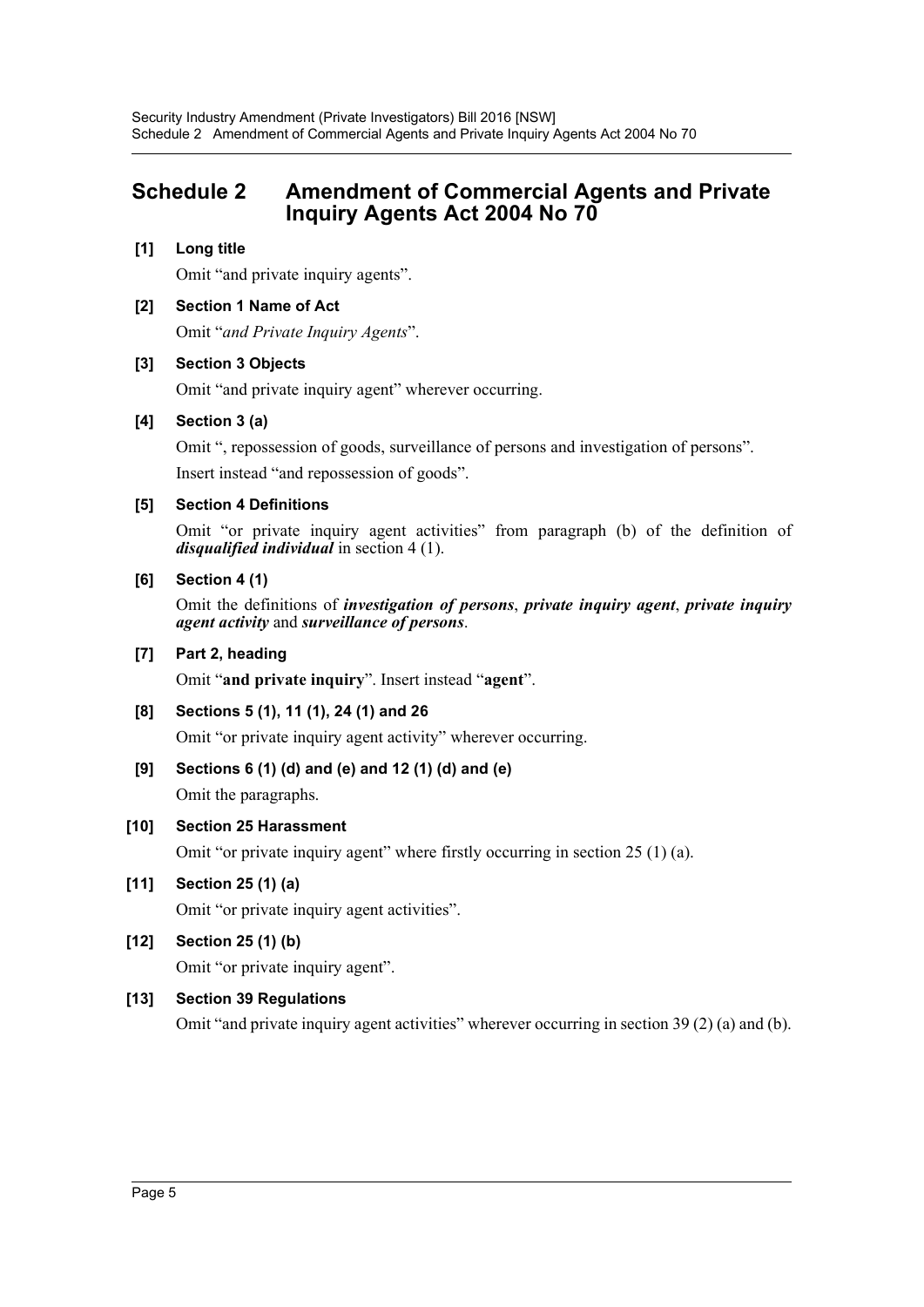# <span id="page-6-0"></span>**Schedule 3 Amendment of other Acts**

## **3.1 Civil and Administrative Tribunal Act 2013 No 2**

## **Schedule 5 Occupational Division**

Omit "*Commercial Agents and Private Inquiry Agents Act 2004*" from clause 4 (1). Insert instead "*Commercial Agents Act 2004*".

# **3.2 Crimes (Criminal Organisations Control) Act 2012 No 9**

#### **Section 27 Prohibition on carrying on of certain activities when interim control order or control order takes effect**

Omit paragraph (d) of the definition of *prescribed activity* in section 27 (6). Insert instead:

(d) carrying on business as a commercial agent within the meaning of the *Commercial Agents Act 2004*,

## **3.3 Fines Act 1996 No 99**

## **Schedule 1 Statutory provisions under which penalty notices issued**

Omit "*Commercial Agents and Private Inquiry Agents Act 2004*". Insert instead "*Commercial Agents Act 2004*".

## **3.4 Law Enforcement (Powers and Responsibilities) Act 2002 No 103**

## **Schedule 2 Search warrants under other Acts**

Omit "*Commercial Agents and Private Inquiry Agents Act 2004*". Insert instead "*Commercial Agents Act 2004*".

# **3.5 Licensing and Registration (Uniform Procedures) Act 2002 No 28**

## **Schedule 1 Licences to which Part 2 of Act applies**

Omit the matter relating to the *Commercial Agents and Private Inquiry Agents Act 2004*. Insert instead:

## **Commercial Agents Act 2004**

section 6 (1) (a), master licence for process serving section 6 (1) (b), master licence for debt collection section 6 (1) (c), master licence for repossession of goods section 12 (1) (a), operator licence for process serving section 12 (1) (b), operator licence for debt collection section 12 (1) (c), operator licence for repossession of goods

# **3.6 Road Transport Act 2013 No 18**

## **Sections 55 (d), 56 (1) (a) (iv) and 57 (1) (d) (ii)**

Omit "*Commercial Agents and Private Inquiry Agents Act 2004*" wherever occurring. Insert instead "*Commercial Agents Act 2004*".